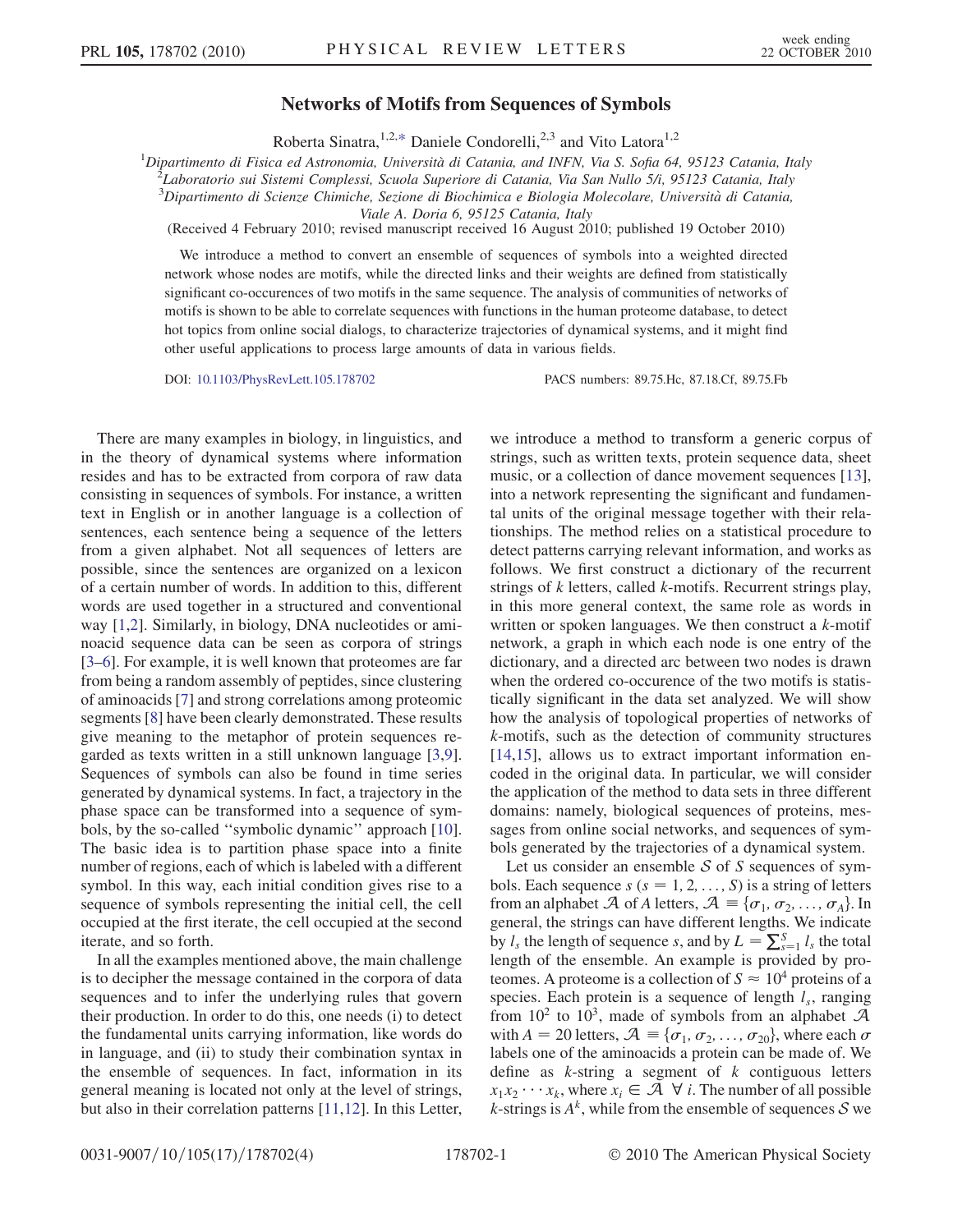can select only  $L - (k - 1)S$  overlapping k-strings, so that some of the possible k-strings do not occur, some of them occur once, others more than once, either in the same or in different sequences of symbols. We define as

<span id="page-1-0"></span>
$$
p^{\text{obs}}(x_1 x_2 \cdots x_k) = \frac{c(x_1 x_2 \cdots x_k)}{\sum_{(x_1 x_2 \cdots x_k) \in \mathcal{A}^k} c(x_1 x_2 \cdots x_k)} \quad (1)
$$

the *observed probability* of a string  $x_1x_2 \cdots x_k$ . This probability is obtained by counting the total number of times,  $c(x_1x_2 \cdots x_k)$ , the string actually occurs in the sequences of the ensemble. To assess for the statistical significance of the string, the probability in Eq. [\(1\)](#page-1-0) has to be compared with the *expected probability*  $p^{\exp}(x_1x_2 \cdots x_k)$  of the string occurrence. The latter can be evaluated under different assumptions. In fact, the joint probability  $p(x_1x_2 \cdots x_k)$ can be written as

$$
p(x_1x_2\cdots x_k) = p(x_1x_2\cdots x_{k-1})p(x_k|x_1x_2\cdots x_{k-1}),
$$

and different approximations for the conditional probabilities  $p(x_k|x_1x_2 \cdots x_{k-1})$  lead to different values of the expected probability  $p^{\exp}(x_1x_2 \cdots x_k)$ . Namely, if we assume that the occurrence of a letter does not depend on any of the previous letters, i.e.,  $p(x_k|x_1x_2 \cdots x_{k-1}) = p(x_k)$ , the expected probability is simply given by the product of the relative frequencies of the string's component letters:  $p^{\text{exp}}(x_1x_2 \cdots x_k) = p^{\text{obs}}(x_1) \cdots p^{\text{obs}}(x_k)$  [[16](#page-3-14),[17](#page-3-15)]. By using instead a first order Markov approximation, i.e.,  $p(x_k|x_1x_2 \cdots x_{k-1}) = p(x_k|x_{k-1})$ , the expected probability can be expressed in the form  $p^{\exp}(x_1x_2 \cdots x_k) =$  $p^{\text{obs}}(x_1)p^{\text{obs}}(x_2|x_1)\cdots p^{\text{obs}}(x_k|x_{k-1})$ , where  $p^{\text{obs}}(x_j|x_i)$  is extracted from the countings as  $p^{\text{obs}}(x_j|x_i) = c(x_ix_j)$  $\sum_{x_j} c(x_i x_j) = p^{\text{obs}}(x_i x_j) / p^{\text{obs}}(x_i)$ . This latter assumption is based on the fact that there is a minimal amount of memory in the sequence: a symbol of the sequence is correlated to the previous one only. Here, we go beyond the approximation of Markov chains of order 1, by retaining as much memory as possible [[4](#page-3-16)]. We assume

$$
p^{\exp}(x_1 x_2 \cdots x_k) = p^{\text{obs}}(x_1 x_2 \cdots x_{k-1}) p^{\text{obs}}(x_k | x_2 \cdots x_{k-1}),
$$
\n(2)

where the conditional probabilities can be evaluated from countings as

$$
p^{\text{obs}}(x_k | x_2 \cdots x_{k-1}) = \frac{c(x_2 x_3 \cdots x_k)}{\sum_{x_k} c(x_2 x_3 \cdots x_k)},
$$
 (3)

or can be expressed in terms of the observed probability for shorter sequences as

$$
p^{\text{obs}}(x_k | x_2 \cdots x_{k-1}) = \frac{p^{\text{obs}}(x_2 \cdots x_k)}{p^{\text{obs}}(x_2 \cdots x_{k-1})}.
$$
 (4)

By using the latter expression, we can finally write the expected probabilities in a more compact form:

$$
p^{\exp}(x_1) = p^{\text{obs}}(x_1)
$$
  
\n
$$
p^{\exp}(x_1 x_2) = p^{\text{obs}}(x_1 x_2)
$$
  
\n
$$
p^{\exp}(x_1 x_2 x_3) = p^{\text{obs}}(x_1 x_2) \frac{p^{\text{obs}}(x_2 x_3)}{p^{\text{obs}}(x_2)}
$$
  
\n... = ... (5)

$$
p^{\exp}(x_1 x_2 \cdots x_k) = p^{\text{obs}}(x_1 \cdots x_{k-1}) \frac{p^{\text{obs}}(x_2 \cdots x_k)}{p^{\text{obs}}(x_2 \cdots x_{k-1})}.
$$
  
This way, the expected probability of a given *k*-string is

evaluated based on observations for strings of up to  $(k - 1)$ symbols. Therefore, by predicting the probability of appearance with a high order Markov model, our method allows us to highlight the true k-body correlations subtracting from them the effects due to  $(k - 1)$  and lower order correlations. Based on observed and expected probabilities, a test of statistical significance, for instance a Z-score, is then performed for each k-string. We define k-motifs or recurrent *k*-strings, the statistically relevant strings whose observed and expected number of occurrences are such as to validate the statistical test adopted, and we indicate as  $Z_k$ the dictionary composed by all the selected  $k$ -motifs [[18](#page-3-17)].

Once we have constructed a lexicon of fundamental units, the next goal is to represent in a graph the way they are combined together. Recurrent k-strings can be distributed differently along the sequences: they can appear in single sequence or in more than one sequence, alone or in clusters. To extract the nontrivial patterns of correlated appearance of k-motifs, we need to evaluate the probability for the random co-occurrence of two motifs, when these are uncorrelated. We estimate first the expected probability that motif  $X$  is followed by motif  $Y$  within a generic sequence of the ensemble  $S$ , then we sum over all the sequences of S. We denote as  $p(X)$  and  $p(Y)$  the probabilities of finding the two motifs in  $S$ . In sequence s, motif X can occupy positions ranging from the first to the  $(l_s - 2k)$ th site, where  $l_s$  is the length of s and k is the length of the motif. We have assumed that the two motifs cannot overlap. For each fixed position  $i$  of  $X$  on  $s$ , with  $i = 1, ..., (l_s - 2k)$ , there are  $(l_s - 2k + 1 - i)$  possibilities for Y to appear in the sequence. Hence, the number of expected co-occurences of  $X$  and  $Y$  within  $s$  is given by:  $\sum_{i=1}^{l_s-2k} (l_s - 2k + 1 - i) p(X)p(Y)$ . In order to obtain the expected number of co-occurrences, we have to sum over expected number of co-occurrences, we have to sum over all the sequence in the ensemble  $S$ . We finally get

$$
N^{\exp}(Y|X) = p(X)p(Y) \sum_{s=1}^{S} \sum_{i=1}^{l_s - 2k} (l_s - 2k + 1 - i)
$$
  
=  $\frac{1}{2} p(X)p(Y) \sum_{s=1}^{S} (l_s - 2k + 1)(l_s - 2k + 2).$  (6)

For each value of  $k$ , we are now able to construct the k-motif network of the ensemble  $S$ , i.e., a directed network whose nodes are motifs in the dictionary  $Z_k$ , and an arc points from node  $X$  to node  $Y$  if the number of times  $Y$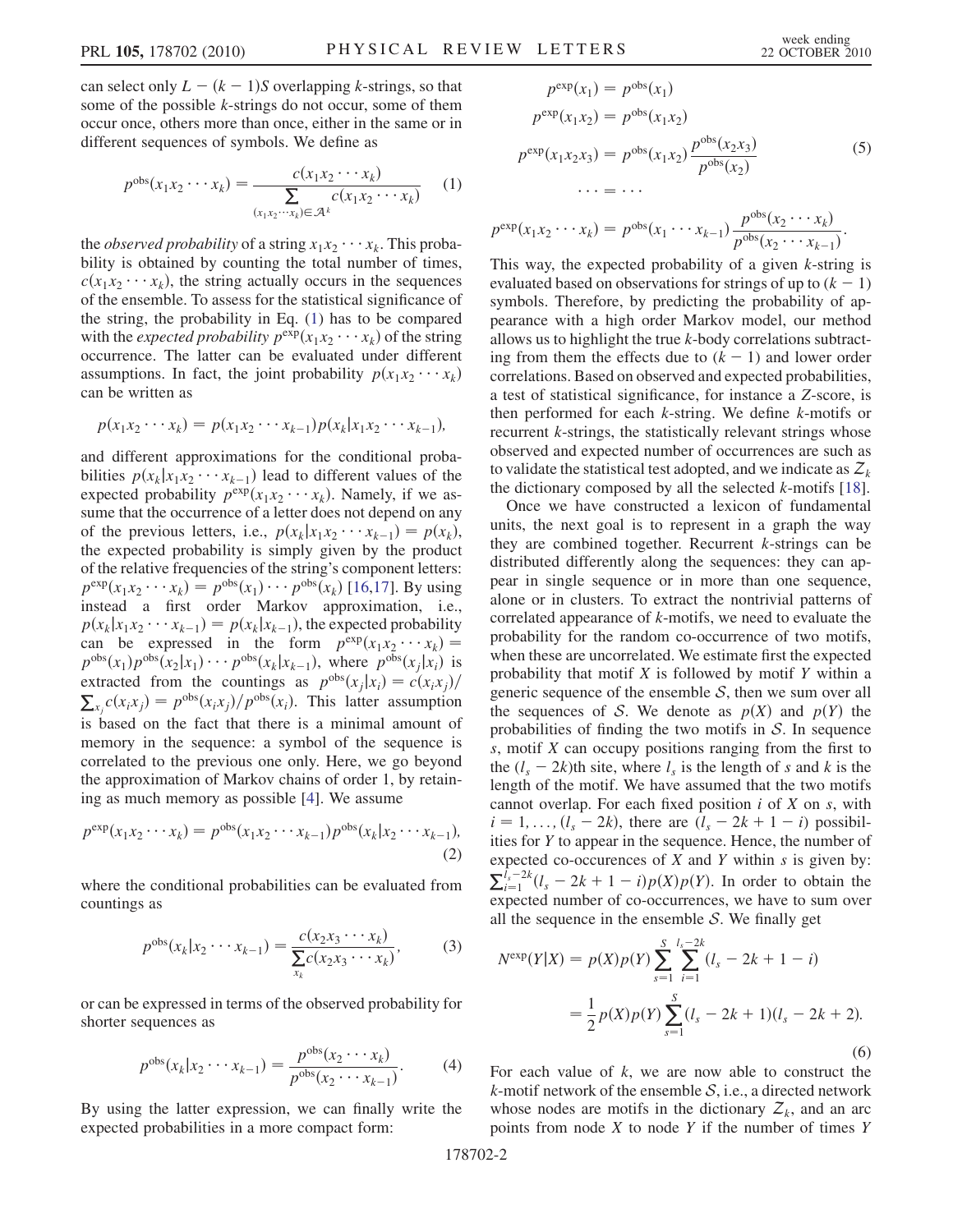follows  $X$  in the ensemble of sequences is statistically significant. Furthermore, a weight can be associated to the arc from  $X$  to  $Y$ , based on the extent to which the cooccurrence of the two motifs deviates from expectation.

This approach is able to represent the correlation patterns encrypted in the ensemble of sequences into a single object, the k-motif network. Then, graph theory allows us to extract information from the structural properties of the network and to retrieve the main message encoded in the original sequences. In particular, it is interesting to study the components of the  $k$ -motif network or, if the graph is connected, its community structures, i.e., those groups of nodes tightly connected among themselves and weakly linked to the rest of the graph [\[15\]](#page-3-13).

In the following, we will consider the application of the method to three different data sets, belonging to three contexts as diverse as biology, social dialogs, and dynamical systems. We will show how the community analysis of the related k-motif networks enables one to extract functional domains in proteomes, social cascades and hot topics in Twitter, and the increase of chaoticity in deterministic maps.

In the biological context, many methods based on strings deviating from expectancy in genome [\[4](#page-3-16)[,19\]](#page-3-18) or in a proteome [\[20](#page-3-19)] have already been used to make functional deductions. Although they provide insight into many biological mechanisms [[17\]](#page-3-15), this approach turns out to be not sufficient for a complete and exhaustive interpretation of the genomic and proteomic message. A fundamental key to its comprehension is in fact hidden in the correlations among recurrent patterns of strings, which are perfectly represented at a global scale in terms of k-motif networks. Various features of these correlations translate into structural properties of k-motif networks. In Fig. [1](#page-2-0) we illustrate, as an example, the 3-motif graph derived from the ensemble of human proteins (see [\[21\]](#page-3-20) for details about the data set). We have detected 15 different communities in the graph, labeled in the figure with different colors and numbers. By means of a research in biological databases,

<span id="page-2-0"></span>

FIG. 1 (color online). The 3-motifs network of the human proteome. Nodes belonging to the same community are labeled by the same number and share the same color. Most of the communities can be associated to a functional domain as described in Table I in [\[21\]](#page-3-20).

we can show that linked couples of motifs belonging to the same community all co-occur in the same kind of protein domains and that one can associate 9 of these 15 communities just to one domain (see Table I in [\[21\]](#page-3-20)). These results are outstanding compared to the current methods to extract functional protein domains, all based on multialignment of sequences, and cannot be obtained if one uses a lower order Markov model, meaning that it is fundamental to take into account both short- and long-range correlations (for more details on the k-motif networks in proteomes, see [\[21\]](#page-3-20)).

Important information from k-motif networks can also be retrieved from data sets of social dialogs and microblogging web sites, such as Twitter. Although in these cases, in principle, a dictionary is a priori known, not all terms used in the Internet language are always listed in the dictionary [\[22](#page-3-21)]: abbreviations, ''leet language'' words, and names of web sites or of public personages are just some examples. Moreover, some expressions or combinations of terms appear more frequently in some periods or contexts due to the interest in some hot topics. We have found that communities of k-motif networks derived from microblogging sequences in Twitter during the United Kingdom election in April 2010 are able to detect exactly those hot topics which generate information cascades [\[23](#page-3-22)], as shown in Fig. 1 and Table II of [\[21\]](#page-3-20). In Table [I](#page-2-1) we report the links with the highest significance together with the tweet associated to their community. Each tweet was the origin of a cascade and can be associated with a specific topic or event discussed during the election campaign (see [[21](#page-3-20)] for details).

Finally, k-motif networks carry important information on sequences of symbols generated from trajectories of dynamical systems by the so-called ''symbolic dynamic''

<span id="page-2-1"></span>TABLE I. The eight most significant links found in the Twitter data set [[21\]](#page-3-20). The links belong to five different communities, each corresponding to a specific tweet or expression that generated a topic cascade. The topics are poll results from various journals and TV channels (communities 1 and 2), a satiric web site on the election (community 3), a proposal for a 4th debate among leaders (community 4), and a hashtag (community 5).

|   | Comm. Motif 1 Motif 2    |                 | $p^{\mathrm{obs}}$<br>$n^{exp}$ | Expression or tweet                                                                          |
|---|--------------------------|-----------------|---------------------------------|----------------------------------------------------------------------------------------------|
|   | 9cle<br>5 <sub>bro</sub> | gg27<br>wn29    | 955.3<br>894.8                  | <b>GUARDIAN ICM</b><br>POLL Cameron 35%<br>Brown 29% Clegg 27%                               |
| 2 | son $4$<br>don4          | 4cle<br>$2$ cam | 924.3<br>881.7                  | Brown wins on 44%.<br>Clegg is second on $42\%$ ,<br>Cameron $13\%$<br>None of them $1\%$    |
| 3 | lapo                     | mete            | 892.3                           | www.slapometer.com                                                                           |
| 4 | swed<br>nesd             | nesd<br>ayni    | 864.7<br>826.1                  | hey Dave, Gordon and<br>Nick: how about a 4th<br>debate on Channel 4<br>this wednesday night |
| 5 | isob                     | eymu            | 831.4                           | without the rules?!<br>#disobeymurdoch                                                       |